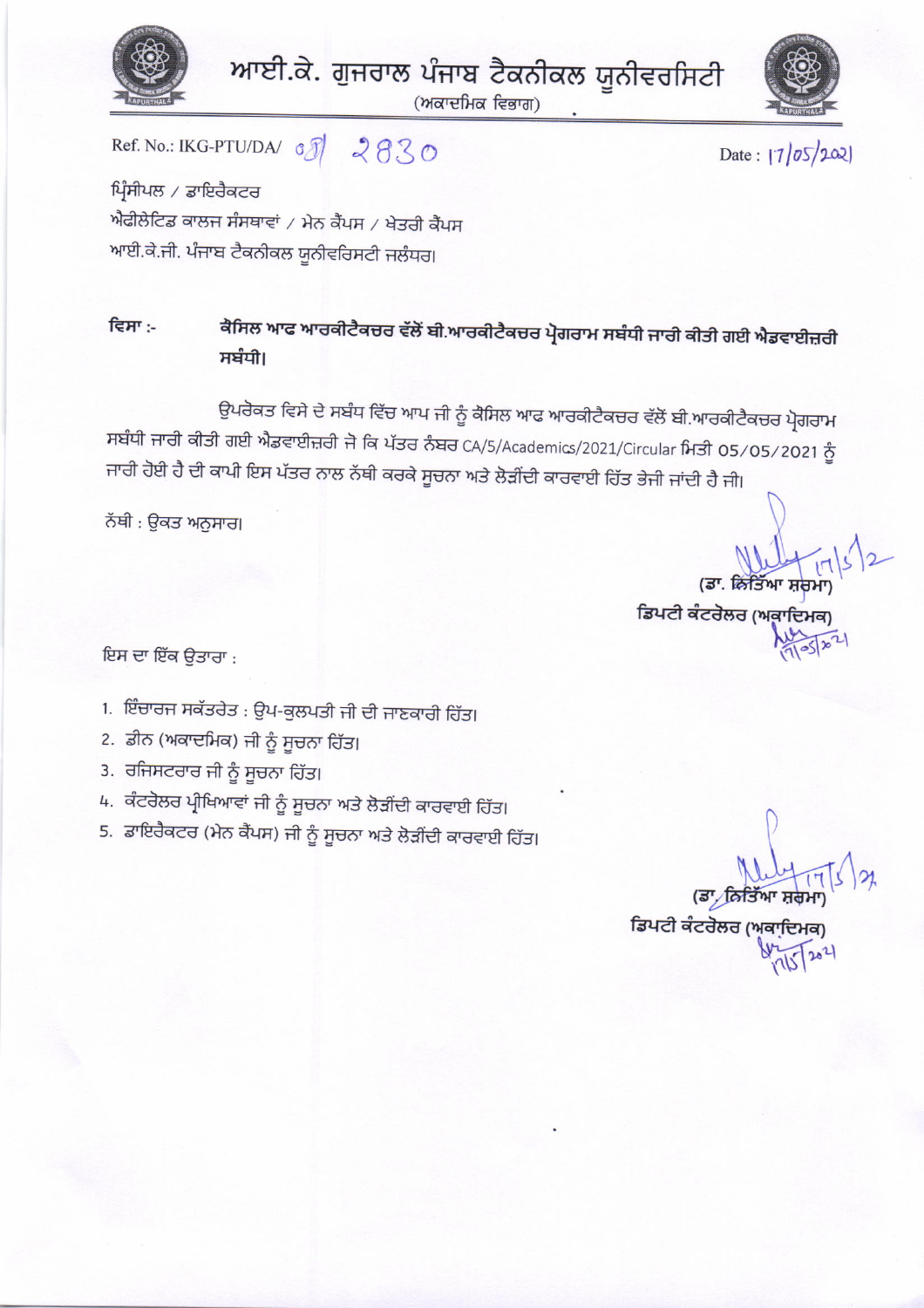**alectorol** Council of Architecture

बास्तुबिर अधिन्त्रिय, 1972 के अंतर्फ़ा मात सरकार का एक स्वायत सांविधिक निकाय<br>(An Autonomous Statutory Body of Gost, of India, under the Architects & 1.1972) {'rvtAdaryE& S\*b'r Brdt of €qrt .n bd. ura.r !e A,ErtEt. A-i1. t9?2r

Ref. No.CA/5/Academic/2021/Circular May Q5,2021

ADVISORY FOR COMPUTATION OF MARKS FOR INSTITUTIONS OFFERING s-YEAR BACHELOR OF ARCHITECTURE (B.ARCH.) DEGREE COURSE IN THE COUNTRY

to.

- 1. TO ALL SECRETARIES OF HIGHER/TECHNICAL EDUCATION IN STATES/ UTS OF INDIA
- TO ALL DIRECTORS OF TEGHNICAL EDUCATION IN STATES/UTS OF INDIA 2.
- 3. TO ALL THE VICE-CHANCELLORS & REGISTRARS UNIVERSITIES AWARDING B.ARCH./M.ARCH. DEGREE IN THE COUNTRY
- TO ALL THE HEADS OF ARCHITECTURAL INSTITUTIONS IMPARTINGRECOGNIZED ARCHITECTURAL QUALIFICATIONS IN THE **COUNTRY** 4.

Dear Sir/Madam,

I am directed to invite your kind attention to an Advisory issued by President, Council of Architecture, vide letter dated July 22, 2020, for computation of marks for institutions offering S-year Bachelor of Architecture (B.Arch.) degree course in the country, in the interest of B.Arch. students in wake of pandemic COVID-19 for the academic session 2019-2020. A copy of the same is attached below.

Due to the severity of the second wave of Covid-19 and subsequent lockdowns enforced at various parts of the country, the competent authority of the Council of Architecture has decided to revalidate the said Advisory for computation of marks for institutions offering 5 year Bachelor of Architecture (B.Arch.) degree course in the country for academic session 2O2Q-21 as well.

In view of the above, all the universities, institutions and competent authorities are advised to follow the said Advisory for the academic session 2020-21, in letter and spirit, in the interest of the B.Arch. students and Architectural Education in general.

Thanking you,

Yours faithfully,

Obein

R.K.Oberoi Registrar

Encl. : as above.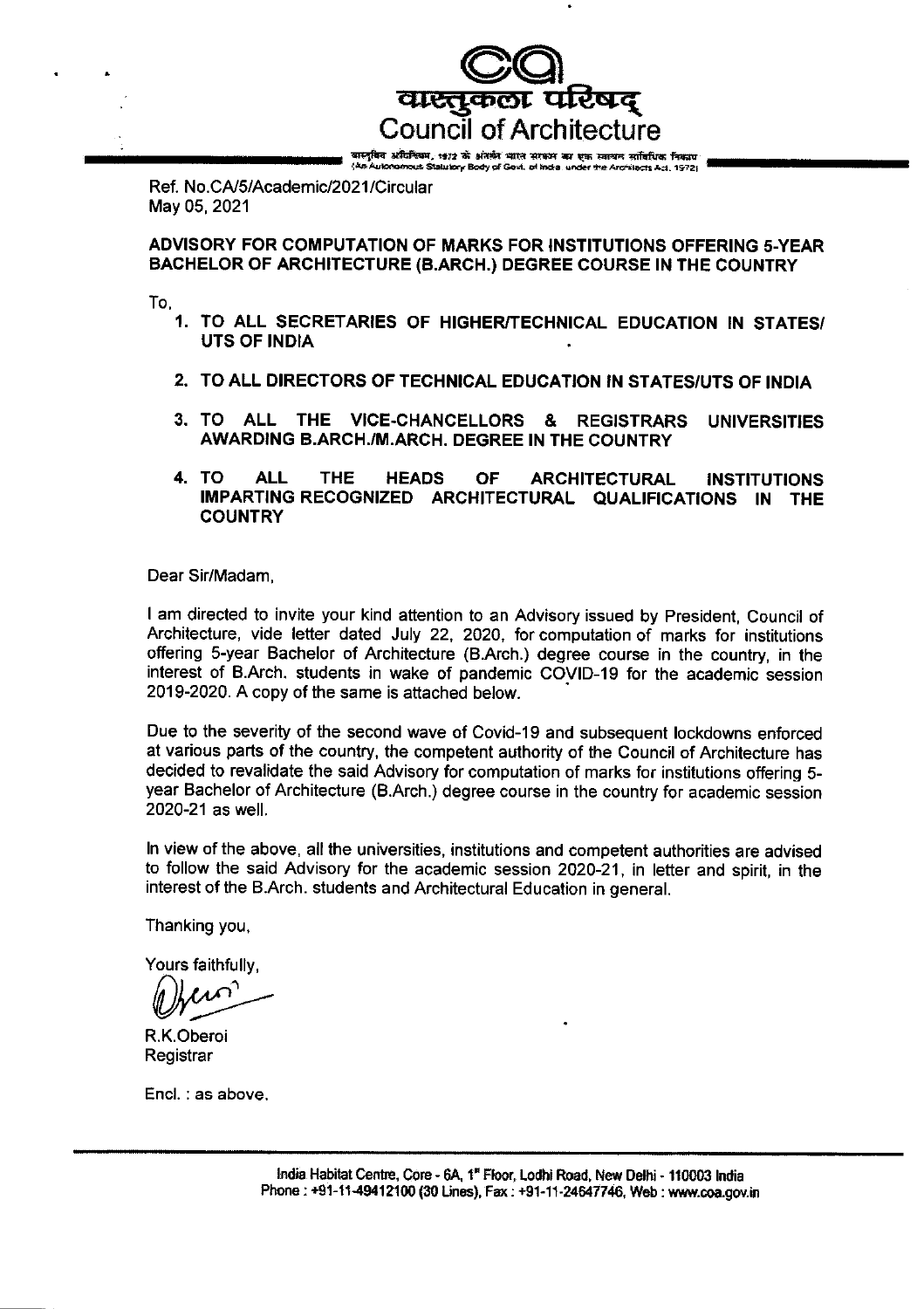

तासुबिद अधिनियम, 1972 के अंतर्गत भारत मरकार का एक स्वायत मांविधिक निकाय An Autonomous Statutory Body of Govt, of India, under the Architects Act, 1972)

# **AR. HABEEB KHAN PRESIDENT**

Ref.No.CA/01/2020 July 22, 2020

# ADVISORY FOR COMPUTATION OF MARKS FOR INSTITUTIONS **OFFERING B.ARCH DEGREE COURSE**

To.

All Chief Secretaries & Director-Technical education of all state governments, Director Higher Technical Education, MHRD, Universities Vice Chancellors, Registrars, Controller of Examination, Heads of Architectural institutes and their Managements.

The onslaught of the pandemic is still unabated and we are facing unprecedented times. In view of the emergency like situation which has affected the normal course of academics, Council issues this advisory to clear confusion of computation methodology and arrive at a uniform process for assessment in all institutes offering B.Arch degree course, across India.

## 1. ASSESSMENT/JURIES/EXAMS: FOR ALL SEMESTERS (EXCEPT FINAL SEMESTER)

Most of the institutes and universities have either completed their internal assessment and we're waiting for the semester end examinations, as the case may be. However, due to this extraordinary situation due to COVID-19 the semester end examinations could not be conducted. In such a situation, the results have to be computed and declared so that students can move ahead without uncertainty. In view of the COVID-19 pandemic and as a onetime measure, the Council is issuing the following advisory which has to be followed in probable situations which are likely to be there depending on the University or as the case may be:

#### А. **OPTION 1:**

Usually there are two components- Internal and external (University examination) and the passing is decided on combined or individual passing basis. The percentages amongst the two vary from 30-70 to 50-50.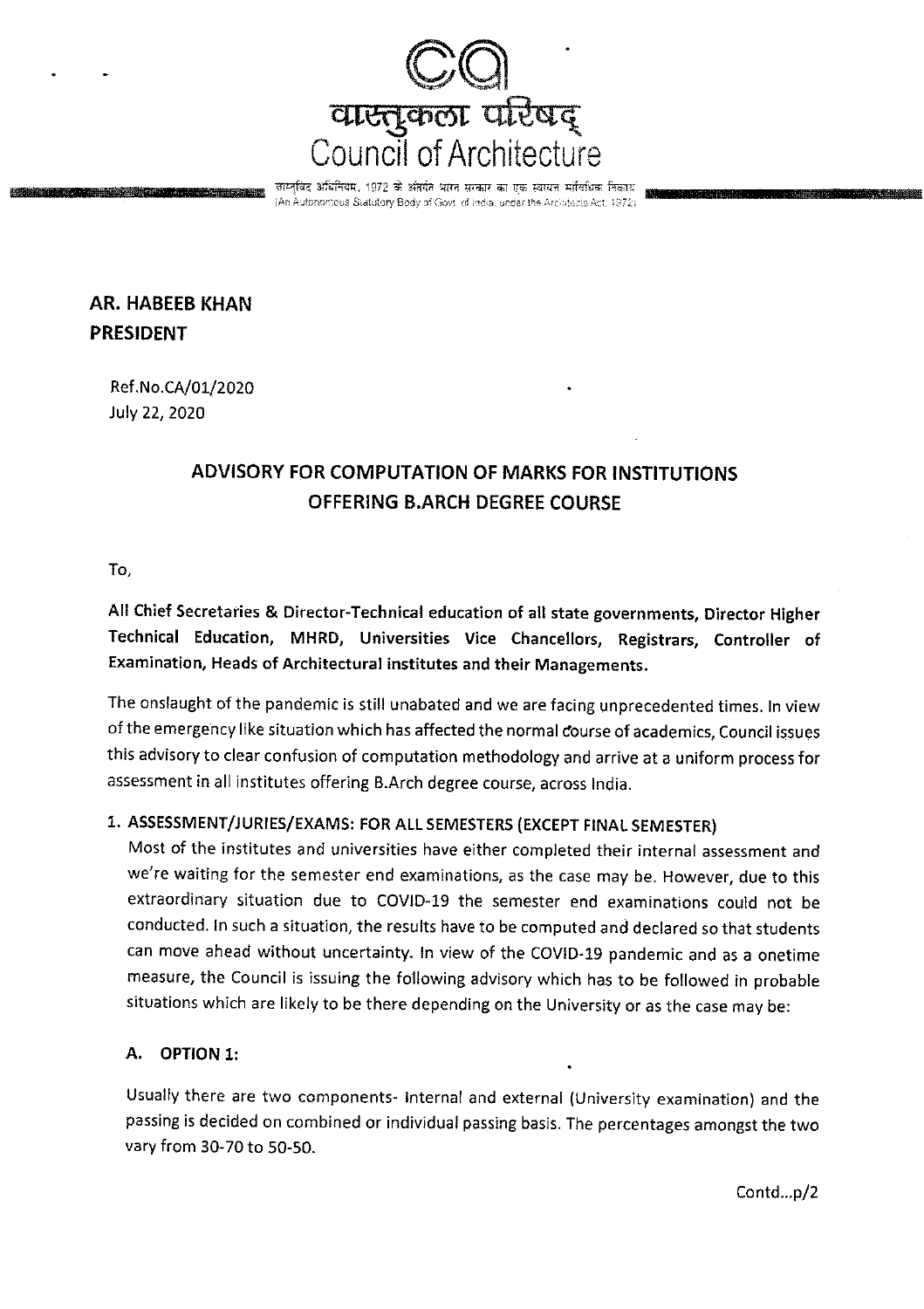

 $-z = 2 = -$ 

It is advised that since the external examination (University end) could not be conducted following should be the recommendatory method:

Internal assessment should be increased to 60%. The external examination component should be not more than 4o%. The external component should be calculated on the basis of all previous semester aggregate score. For example, if marks of a 4th semester student are to be computed and his previous semester aggregate score is 76%, 70%, and 65% in the previous semesters his average score to be treated as external examination component would be 70.33%. This is applicable to those students who have failed in any subject in any previous semester as well. For example, a 4th semester student has not cleared one subject and has 30% marks in that particular subject and an aggregate of 45% in that semester and 55 and GO% aggregate marks in other two semesters, his aggregate to be considered for the external examination component would be 53.33%.

For the internal component the University/institute can have their own methodology to arrive at an evaluation which could consist of already conducted unit tests, faculty evaluation, assignments etc. and in consonance with Minimum standards of architectural education prescribed by the council.

## B. OPTION 2:

<sup>U</sup>niversity/lnstitute should encourage online assessment through assignments and juries for both lnternal and external component and the students may be given an option to opt for either of the methods. For the viva-voce, juries, design and studio subject reviews, few online platforms are available and the institute is encouraged to select the most suitable one and are requested to buy an official version to address security concerns. These should be used keeping in mind the mandatory GOI protocols that have been issued.

### GENERAL:

- 1. In the eventuality of the Option 2 not available or feasible, then Option 1 should be followed.
- 2. All Universities/institutes should send the methodology being followed in their respective formats supplied by the Council when asked for. This will be crucial in providing approval for subsequent registration of graduating students, with the council.

contd...p/3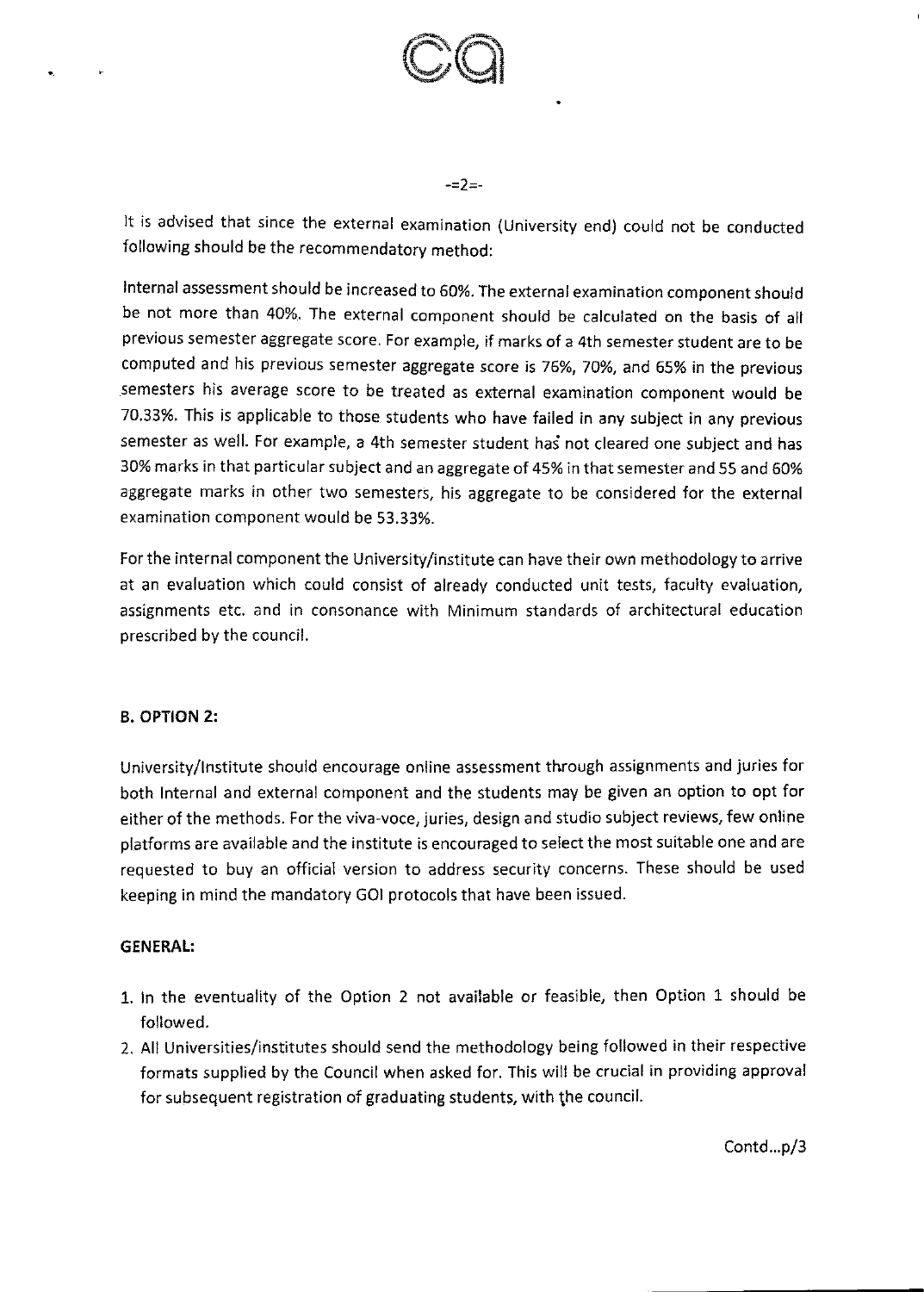

 $\widehat{\mathscr{O}}$ 

 $\bigcirc$ 

-=3=-

## 2. ASSESSMENT FOR FINAL SEMESTER:

ln an advisory issued by the council on ?2.4.202o, the methodology was made clear and is reproduced here for ready reference;

"All the vivo-voce, juries, thesis rcviews and finoljury should be done on-line ond on time. Few online plotforms are ovailable ond the institute is encouraged to select the most suitoble one and are requested to buy an official version to address security concerns by the institutes. These should be used keeping in mind the mandatory GOI protocols that have been issued.

The sconned report/ portfolio/ thesis design/ thesis reports/concept notes in Acrobat (.pdf) moy be uploaded on speciol online drives creoted by the institute, which may be downloaded ond shored with the jury beforehond, for their perusol. This will toke care of the submission time and presence,  $\overline{\phantom{a}}$  .

The jury can meet on any of the platforms by connecting through the links provided to them, where the students can present their portfolio or design and interact with the jury. As a standard protocol time of starting the jury could be conveyed to the students beforehand. A minimum time of 30-40 minutes may be given to eoch student. The jury should be monitored by the respective incharge and internal juror. The time and duration of the jury should be recorded and conveyed to the student with his/her confirmation and also sent to the university olong with ossessment morks/report as confirmation of the jury completion. lnstitutes ore encouraged to record the jury for internal purposes ond pre\_emptying any disputes.

Contd...p/4